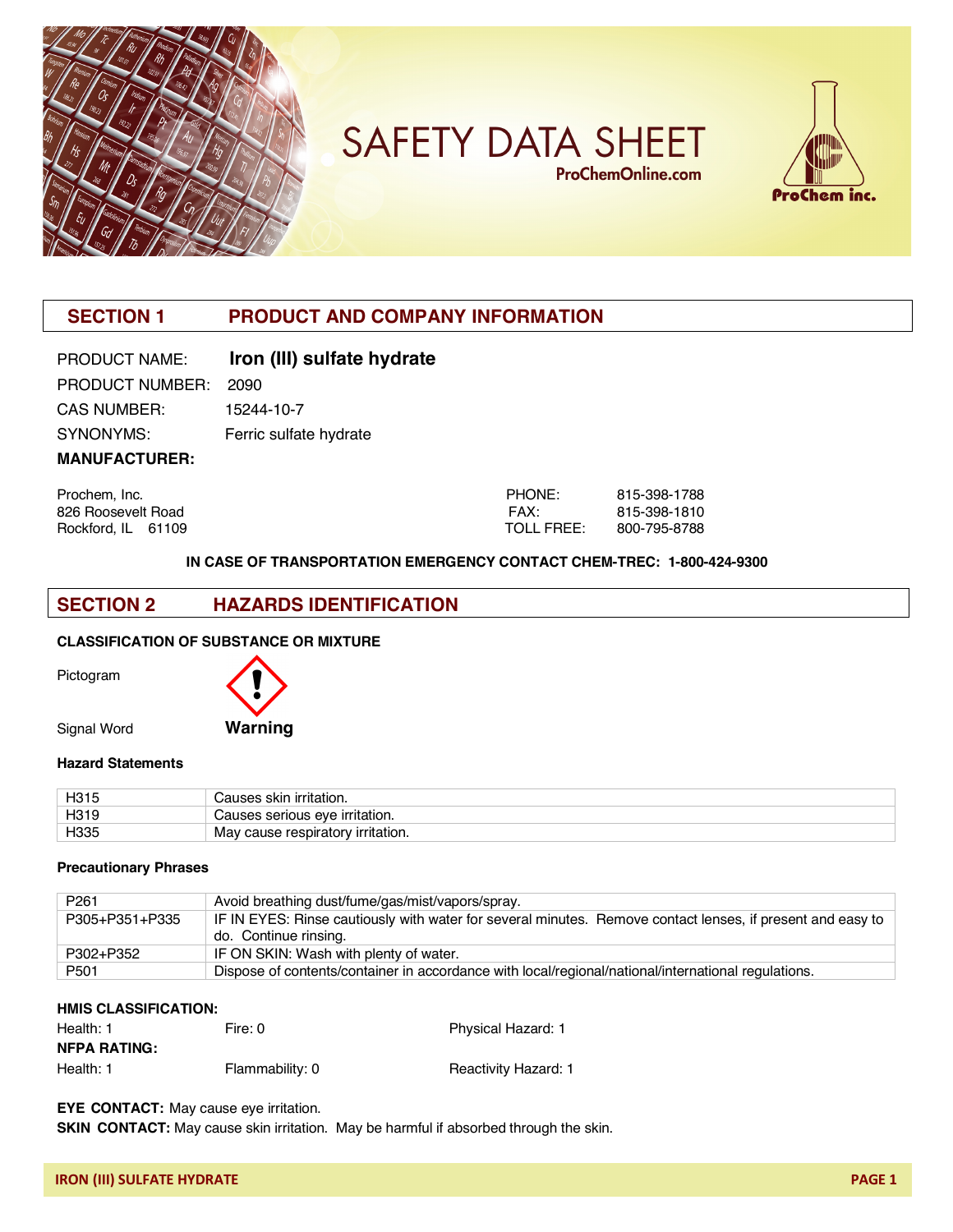# **SECTION 2 HAZARDS IDENTIFICATION (Cont.)**

**INHALATION:** May cause respiratory tract irritation. May be harmful if inhaled. **INGESTION:** Harmful if swallowed. May cause irritation of the digestive tract.

### **SECTION 3 COMPOSITION / INFORMATION ON INGREDIENTS**

Formula:  $Fe<sub>2</sub>(SO<sub>4</sub>)<sub>3</sub>$  •  $XH<sub>2</sub>O$ 

Molecular Weight: 399.87 (anhy.)

#### **CHEMICAL NAME CAS# %**

Iron (III) sulfate hydrate 15244-10-7 15244-10-7 100

### **SECTION 4 FIRST AID MEASURES**

**EYE EXPOSURE:** Flush the eyes with plenty of water for at least 15 minutes. Be sure to wash under eyelids. Get medical attention.

**SKIN EXPOSURE**: Flush skin with plenty of soap and water for at least 15 minutes while removing contaminated clothing. Get immediate medical attention.

**INHALATION:** Remove the victim to fresh air. Closely monitor the victim for signs of respiratory problems, such as difficulty in breathing, coughing, wheezing, or pain. Give oxygen if deemed necessary. If not breathing administer CPR. Get emergency care immediately.

**INGESTION:** Wash mouth with water. Get medical attention.

## **SECTION 5 FIREFIGHTING MEASURES**

**FLASH POINT:** Product is not flammable

**AUTO IGNITION TEMPERATURE:** No data

**EXPLOSION LIMITS:** No data

**EXTINGUISHING MEDIUM:** Use fire fighting measures that suit the surrounding fire.

**SPECIAL FIRE FIGHTING PROCEDURES**: Wear self-contained, approved breathing apparatus and full protective clothing, including eye protection and boots.

**HAZARDOUS COMBUSTION AND DECOMPOSITION PRODUCTS**: Sulfur oxides and iron oxides

### **SECTION 6 ACCIDENTAL RELEASE MEASURES**

**PERSONAL PRECAUTIONS:** Wear appropriate respiratory and protective equipment to avoid all exposure to with the material. Ensure adequate ventilation. Avoid dust formation. Avoid breathing dust.

**ENVIRONMENTAL PRECAUTIONS:** Do not let enter drains or allow to be released into environment.

**METHODS AND MATERIALS FOR CONTAINMENT AND CLEANING UP:** Sweep up and place in suitable container for proper disposal.

### **SECTION 7 HANDLING AND STORAGE**

**PRECAUTIONS FOR SAFE HANDLING:** Wear approved personal protective equipment. Ensure adequate ventilation. Avoid contact with skin and eyes. Avoid formation of dust.

**CONDITIONS FOR SAFE STORAGE:** Store in a cool, dry, and well-ventilated area. Store away from oxidizing agents, water, and moisture. Hygroscopic. Light sensitive.

## **SECTION 8 EXPOSURE CONTROLS AND PERSONAL PROTECTION**

**EYE PROTECTION**: Always wear approved safety glasses with side shields, or safety goggles, face shield when handling a chemical substance in the laboratory.

**SKIN PROTECTION**: Wear nitrile or rubber gloves, apron, or lab coat.

**VENTILATION:** Handle in an efficient chemical fume hood.

**RESPIRATOR:** Approved NIOSH dust respirator.

**ADDITIONAL PROTECTION:** Provide eyewash stations, quick-drench showers, and washing facilities accessible to areas of use and handling.